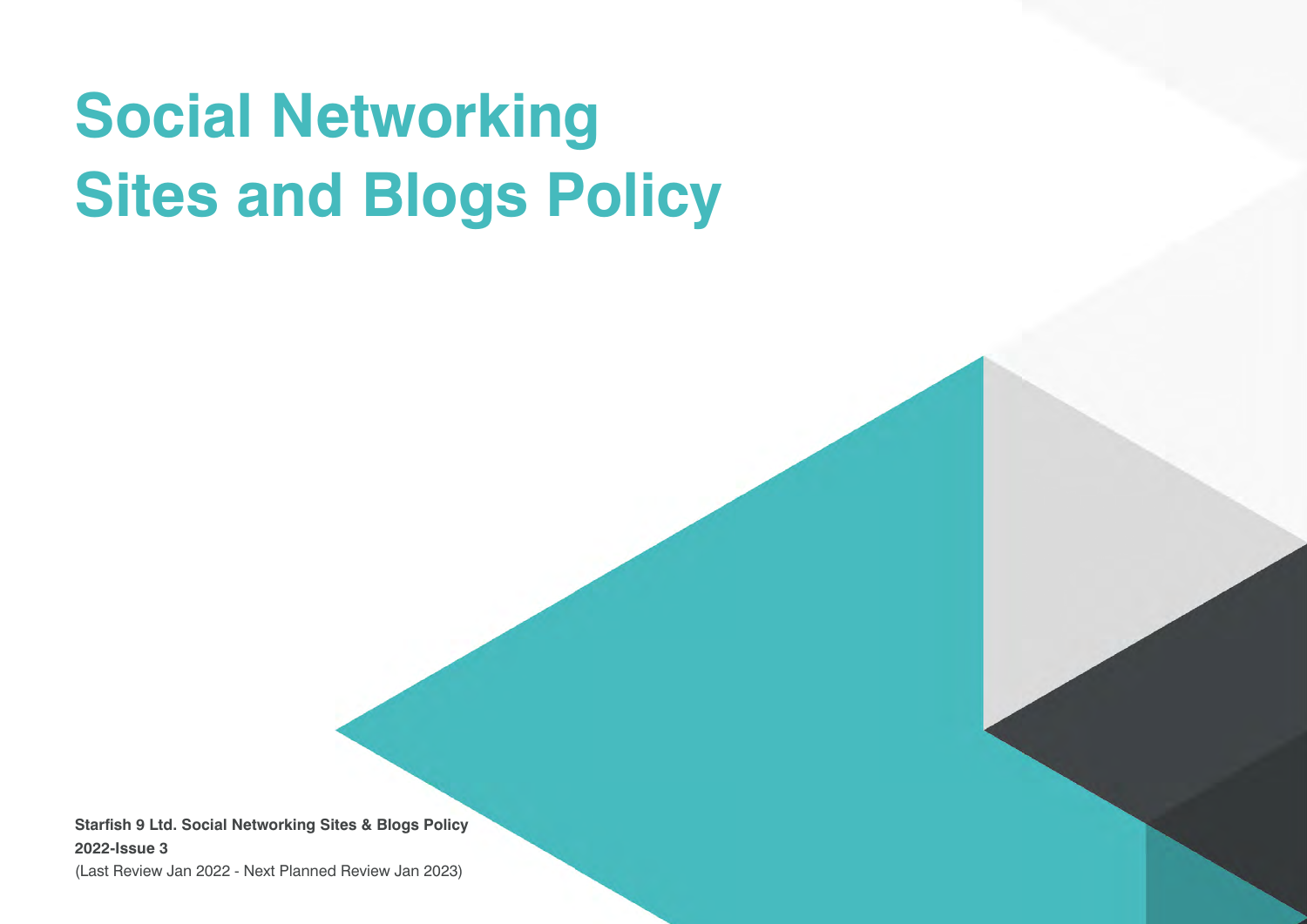# **Social Networking Sites and Blogs**

# **What this policy covers**

This policy applies to employees, workers and contractors.

This policy sets out the Company's position on use of social networking sites and blogs, whether conducted on Company media and in work time or your own private media in your own time.

## **Your responsibilities**

Social networking sites and blogs offer a useful means of keeping in touch with friends and colleagues, and they can be used to exchange views and thoughts on shared interests, both personal and work-related.

The Company does not object to you setting up personal accounts on social networking sites or blogs on the internet, in your own time and using your own computer systems. However, you must not do so on Company media or in work time.

You must not link your personal social networking accounts or blogs to the Company's website. Any such links require the Company's prior consent.

You must not disclose Company secrets, breach copyright, defame the Company or its clients, suppliers, customers or any individual who works for the Company, or disclose personal data or information about any individual who works for the Company, colleague, or worker on your blog or on your social networking site.

Social networking site posts or blogs should not be insulting or abusive to employees, workers, contractors, suppliers, Company contacts, clients or customers.

#### **Compliance with related policies**

Social media should never be used in a way that breaches any of the Company's other policies. If an internet post would breach any of our policies in another forum, it will also breach them in an online forum.

For example, you are prohibited from using social media to:

- Breach our Computers and Electronic Communications Systems Policy;
- Breach our obligations with respect to the rules of relevant regulatory bodies;
- Breach any obligations contained in those policies relating to confidentiality;
- Breach our Disciplinary Policy or procedures;

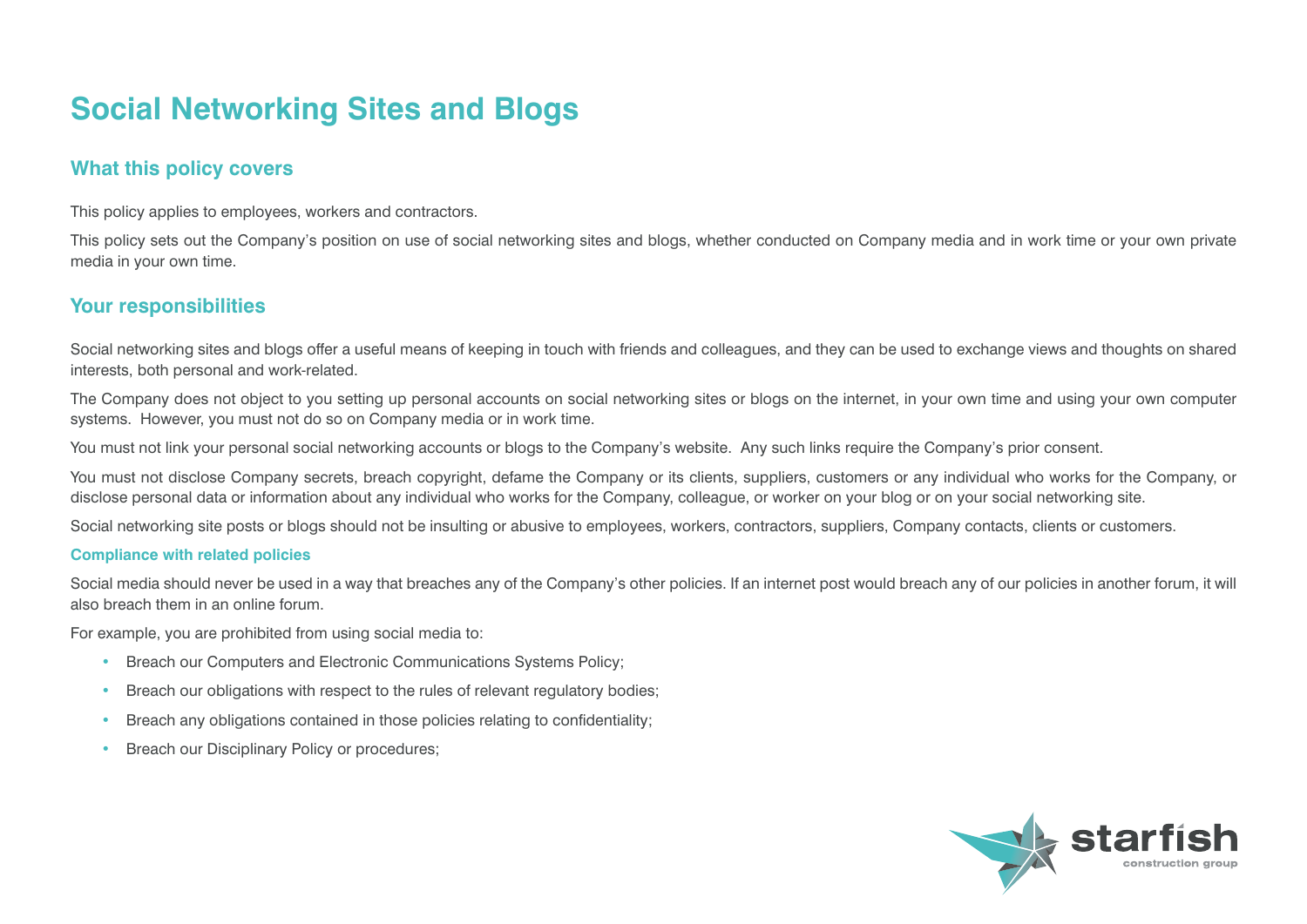- Harass or bully other staff in any way or breach our Anti-harassment and Bullying Policy;
- Unlawfully discriminate against other staff or third parties or breach our Equal Opportunities Policy;
- Breach our Data Protection Policy (for example, never disclose personal information about a colleague online); or
- Breach any other laws or regulatory requirements.

You should never provide references for other individuals on social or professional networking sites, as such references, positive and negative, can be attributed to the organisation and create legal liability for both the author of the reference and the Company.

#### **References to the Company**

If reference is made to your employment or to the Company, you should state to the reader that the views that you express are your views only and that they do not reflect the views of the Company. You should include a notice such as the following:

'The views expressed on this website/blog are mine alone and do not reflect the views of my employer'

You should always be conscious of your duty to act in good faith and in the best interests of the Company under UK law. The Company will not tolerate criticisms posted in messages in the public domain or on blogs about the Company or any other person connected to the Company.

You must not bring the Company into disrepute through the content of your website entries or your blogs.

Any misuse of social networking sites or blogs as mentioned above may be regarded as a disciplinary offence and may result in dismissal without notice.

You should be aware that any information contained in social networking sites may be used in evidence, if relevant, to any disciplinary proceedings.

#### **Business Use of Social Media**

If your job duties require you to speak on behalf of the Company in an online social media environment, you must still seek approval for such communication from your manager, who may require you to have training before you are permitted to participate in social media on behalf of the Company.

Similarly, if you are invited to comment about the Company for publication anywhere, including in any social media outlet, you should inform your manager and you must not respond without prior written approval.

If you disclose your affiliation with the Company on your business profile or in any social media postings, you must state that your views do not represent those of your employer, unless you are authorised to speak on our behalf. You should also ensure that your profile and any content you post are consistent with the professional image you present to clients and colleagues.

#### **Third parties**

You must not disclose any information that is confidential or proprietary to the Company or to any third party that has disclosed information to the Company.

This policy should be read in conjunction with the Company's policies on Computers and Electronic Communications and Monitoring.

**Confidential Information and Intellectual Property**